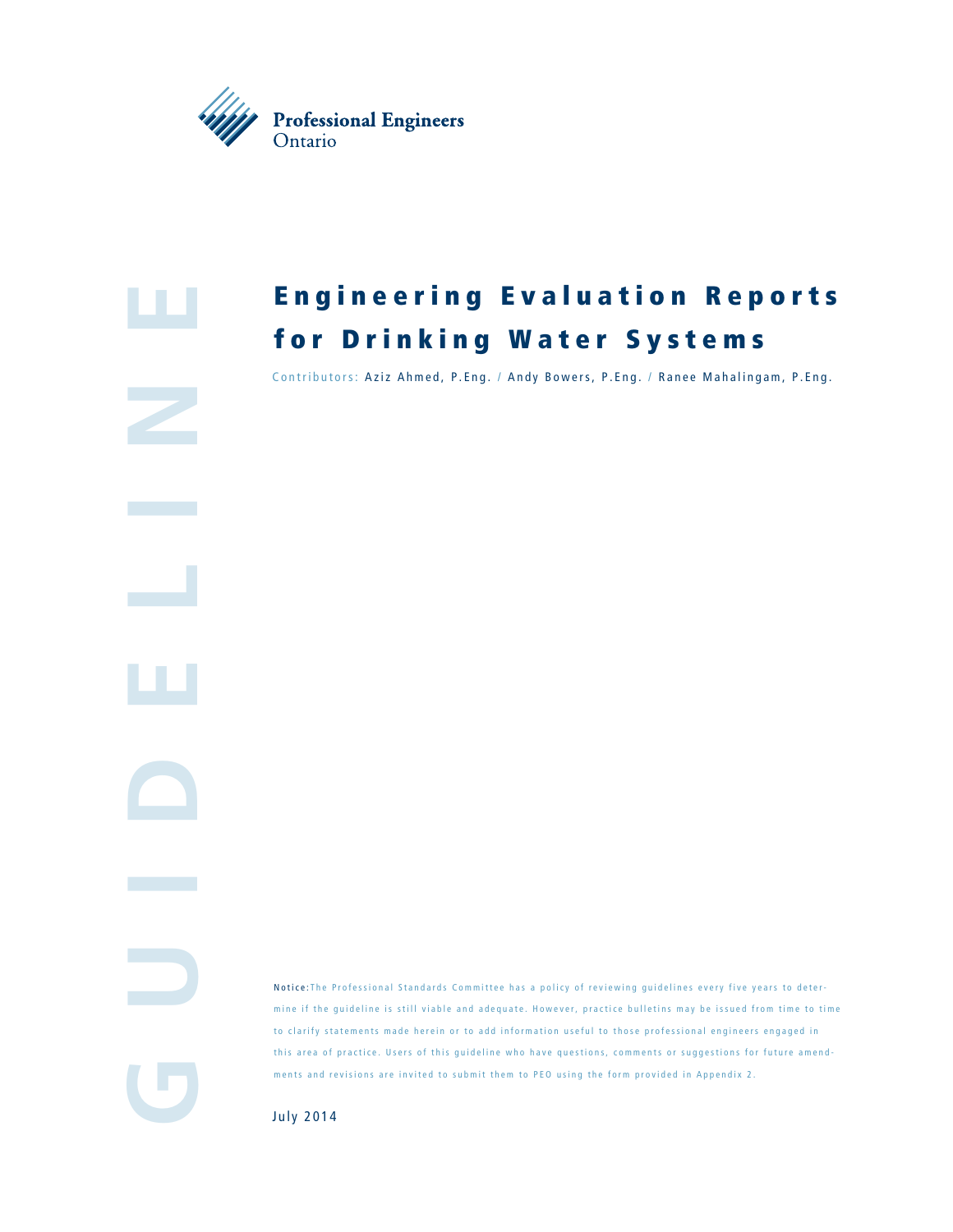# **Contents**

| 3.                                                                                 |     |  |  |
|------------------------------------------------------------------------------------|-----|--|--|
| 4.                                                                                 |     |  |  |
| 5.                                                                                 |     |  |  |
|                                                                                    | 5.1 |  |  |
|                                                                                    | 5.2 |  |  |
|                                                                                    | 5.3 |  |  |
|                                                                                    | 5.4 |  |  |
|                                                                                    | 5.5 |  |  |
|                                                                                    | 5.6 |  |  |
|                                                                                    |     |  |  |
| Appendix 1. Professional Standard for Preparing Engineering Evaluation Reports  10 |     |  |  |
|                                                                                    |     |  |  |
|                                                                                    |     |  |  |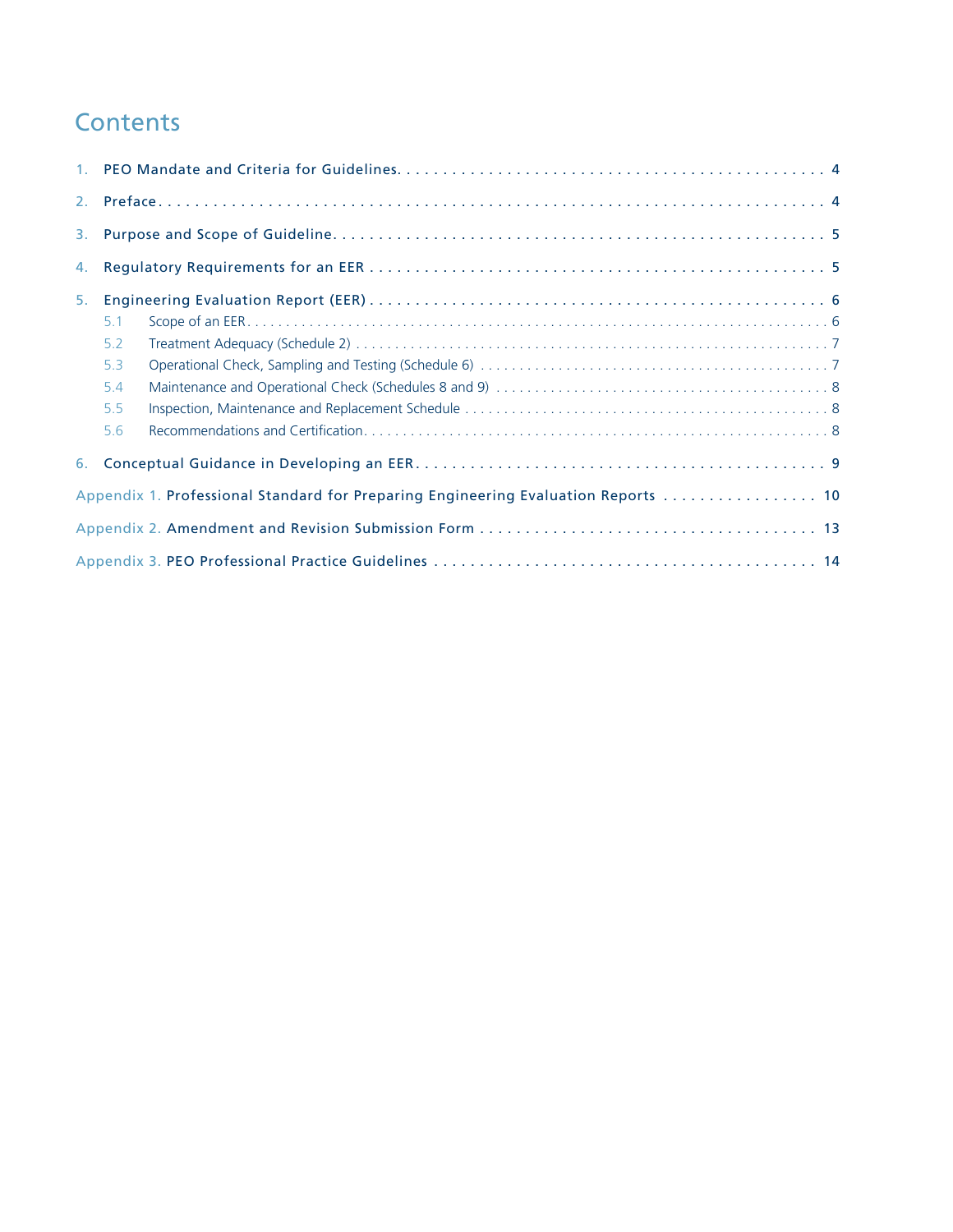### 1. PEO Mandate and Criteria for Guidelines

Professional Engineers Ontario (PEO) produces guidelines for the purpose of educating both licensees and the public about standards of practice. This is done to fulfill PEO's legislated objectives. Section 2(4)2 of the *Professional Engineers Act* (PEA) states: "For the purpose of carrying out its principal object", PEO shall "establish, maintain and develop standards of qualification and standards of practice for the practice of professional engineering". The association's Professional Standards Committee (PSC) is responsible for developing practice standards and preparing guidelines.

This guideline has been developed by a task group of the PSC, and reviewed and approved for publication by the full PSC and by PEO Council.

Professional Engineers Ontario produces guidelines to meet the following objectives, which were used to develop the content of this document.

- 1. Guidelines are intended to aid engineers in performing their engineering role in accordance with the *Professional Engineers Act*, O. Reg. 941/90 and O. Reg. 260/08.
- 2. Guidelines are intended to describe processes required by regulatory, administrative or ethical considerations associated with specific professional services provided by engineers. They do not aim to be short courses in an engineering subject.
- 3. Guidelines provide criteria for acceptable practice by describing the expected outcome of the activity, identifying the engineer's duty to the public in the particular area of practice, and identifying the relationships and interactions between the various stakeholders (e.g. government, architects, other engineers, clients).
- 4. Guidelines add value to the professional engineer licence for licensed engineers and for the public by establishing criteria for professional standards of competence.
- 5. Guidelines help the public to understand what it can expect of engineers in relation to a particular task within the practice of professional engineering. By demonstrating that the task requires specialized knowledge, higher standards of care, and responsibility for life and property, guidelines help reinforce the public perception of engineers as professionals.

This guideline is not intended to establish a "one method of practice for all" approach to the practice of professional engineering. This guideline is not intended to replace a practitioner's professional judgment when providing professional engineering services. Subject to provisions in the guideline that incorporate professional conduct requirements or legal requirements, a decision by a practitioner not to follow the guideline will not, in and of itself, indicate that a member has failed to maintain an acceptable standard of work. Following the guideline may not ensure that a member has provided services conforming to an acceptable standard. Determining whether a practitioner has provided quality service will depend upon the circumstances of each case.

See Appendix 3 for a list of PEO professional practice guidelines.

### 2. Preface

This guideline is the result of a concern regarding the quality of Engineering Evaluation Reports (EERs) brought to the attention of the Professional Standards Committee (PSC) by the Ministry of the Environment. Many of the reports received by the ministry were inadequate and unacceptable. The ministry also noted that the quality of scope of the reports varied considerably and the public, who retain practitioners to provide these reports, were getting either much more or much less than is required by the regulations.

PSC approved Terms of Reference for this subcommittee at its November 20, 2007 meeting. The initial meeting of the subcommittee was held on April 6, 2008.

PSC approved a final draft of this document on December 7, 2010. Following consultation with practitioners, Council approved the final draft at its meeting on April 8, 2011.

During the development of this guideline, PSC accepted the recommendation of the subcommittee that a professional standard prescribing the requirements for preparing EERs should be legislated. A standard was produced and incorporated into O. Reg. 260/08. The amendment to the regulation took effect on July 1, 2014. The professional standard for the preparation of EERs is provided in Appendix 1.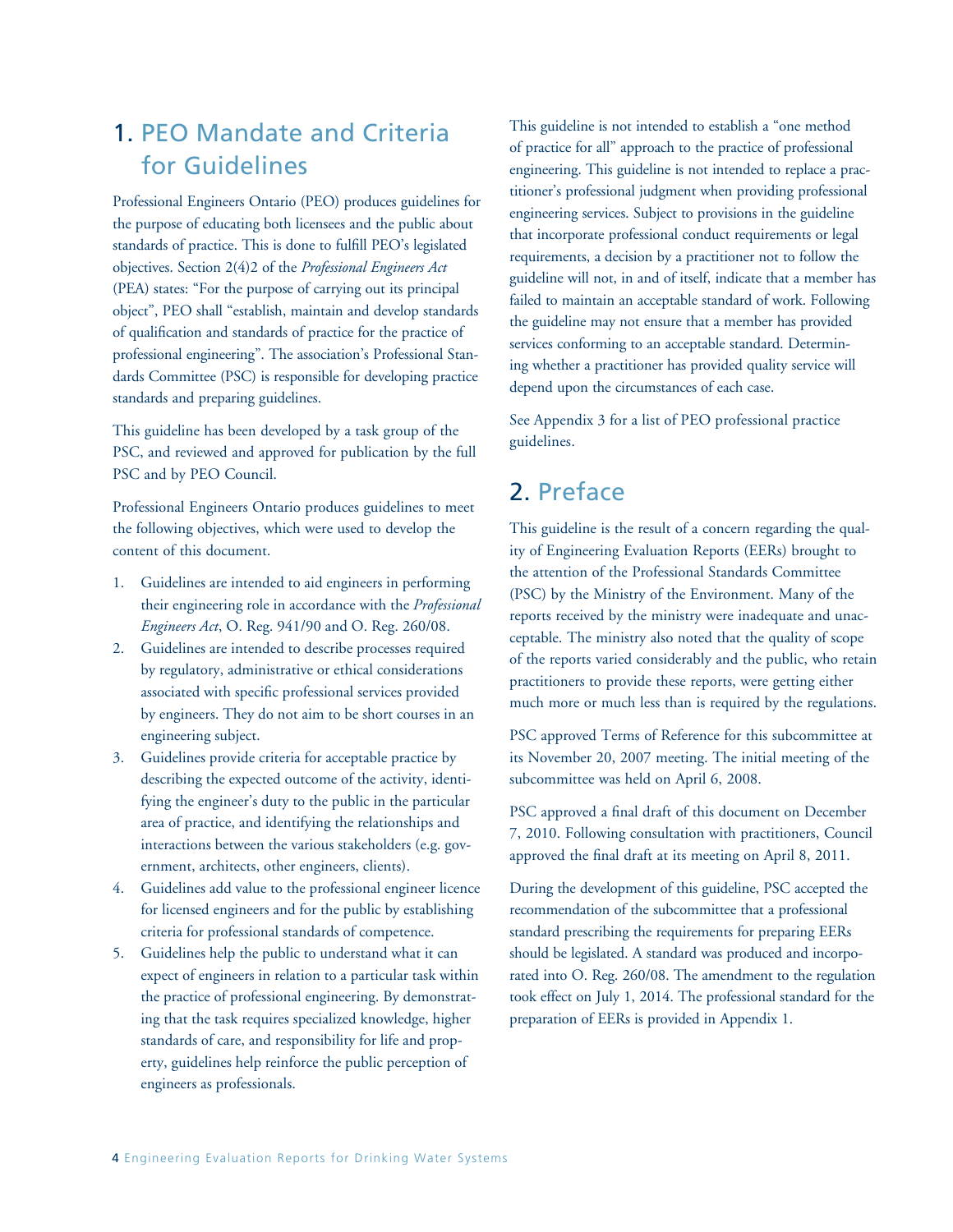### 3. Purpose and Scope of Guideline

This guideline was prepared by the Professional Standards Committee of Professional Engineers Ontario. It is intended to provide practitioners with information regarding their responsibilities and obligations when preparing an Engineering Evaluation Report for drinking water systems as required by the *Drinking Water Systems Regulation* (O. Reg. 170/03) under the *Safe Water Drinking Act, 2002*, S.O. 2002, c. 32 (SDWA) (hereinafter the "Drinking Water Systems Regulation"). The Drinking Water Systems Regulation specifies requirements for the treatment capabilities, maintenance and inspection of municipal and private water systems that provide water to year-round residential developments and designated facilities that serve vulnerable populations, such as children and the elderly.

This guideline provides practitioners with guidance on the level of diligence that is commensurate with the responsibility expected in their work. The guideline also suggests practices that are a professionally acceptable means of fulfilling this responsibility.

**Note:** References in this guideline to professional engineers apply equally to temporary licence holders, provisional licence holders and limited licence holders.

**Note:** The description of the Drinking Water Systems legislation is made for convenience only. Please refer to the provisions themselves to ensure the description is accurate and complete for your particular purposes and that there have been no amendments.

## 4. Regulatory Requirements for an EER

In Ontario, drinking water systems are categorized into eight types based on size, ownership, water use, and operational period. The eight categories are:

- i. Large Municipal Residential System;
- ii. Small Municipal Residential System;
- iii. Large Municipal Non-Residential System;
- iv. Small Municipal Non-Residential System;
- v. Non-Municipal Year-Round Residential System;
- vi. Non-Municipal Seasonal Residential System;

vii. Large Non-Municipal Non-Residential System; and viii Small Non-Municipal Non-Residential System.

If they serve a designated facility, the large municipal (i), small municipal (ii), non-municipal year-round residential (v) and other systems (iii, iv, vi to viii) are governed by the SDWA and the Drinking Water Systems Regulation.

According to s. 31 of the SDWA, Certificates of Approval are required for establishing, replacing or altering large and small municipal residential system (i and ii) works. Before a certificate is issued, professional engineers of the Ministry of the Environment review and recommend approval of the works for construction and operation. The ministry does not issue Certificates of Approval for any one of the systems listed in iii to viii above, for construction or operation.

According to Schedule 21 of the Drinking Water Systems Regulation, the owner of a drinking water system of types iii to viii above, must have an Engineering Evaluation Report (EER) prepared by a professional engineer, within 30 days of completing the new, altered or replacement works. A professional engineer must complete the EER, which according to s. 53 of O. Reg. 941/90 under the *Professional Engineers Act* must be sealed, and sign a declaration form. Within seven days of receipt of an EER from a practitioner, an owner must serve a notice to the director, along with the practitioner's declaration. The owner keeps the EER and the ministry receives only the declaration form. Ministry staff neither review these EERs nor make any comments as to whether the EERs are adequate and serve the purpose of complying with the legislated requirements. The ministry relies solely on the opinion made by the professional engineer.

According to s. 21-2 of Schedule 21 of the Drinking Water Systems Regulation, a practitioner providing an EER must have experience in sanitary engineering related to drinking water systems (DWS).

According to s. 72(2)(h) of O. Reg. 941/90, made under the *Professional Engineers Act*, practitioners must not carry out work they are not qualified to provide. Only the practitioner is responsible for deciding whether he or she is capable of providing the service described in the regulations and this guideline. Every practitioner providing services related to preparing an EER must be thoroughly familiar with the provisions of the Drinking Water Systems Regulation.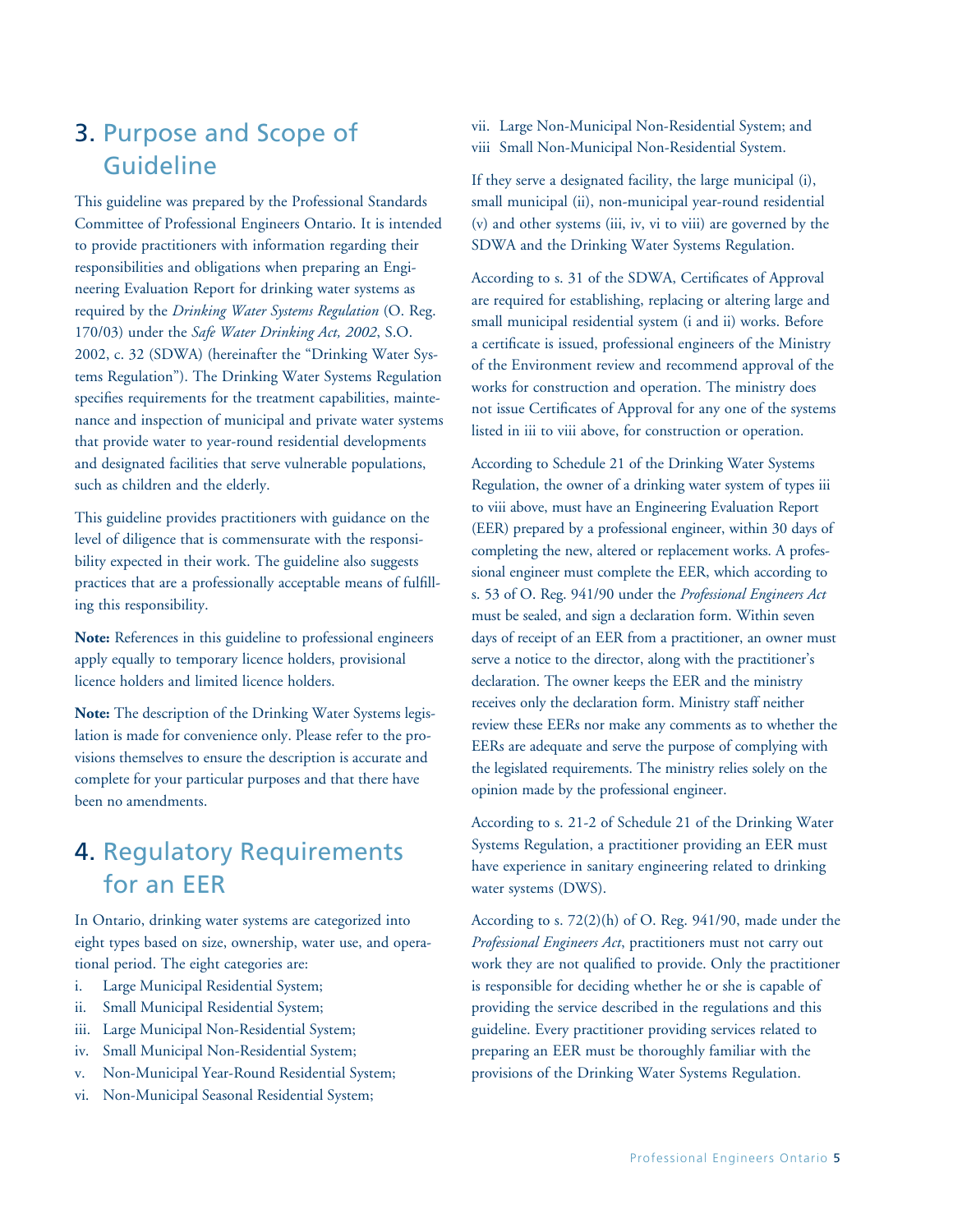To assist DWS owners and operators in understanding their responsibilities to ensure safe drinking water, the ministry has developed guidance documents for use by small DWS owners and operators. The documents specifically address the requirements and owner's responsibilities to ensure safe drinking water is delivered to consumers. Some of these documents are:

- 5361e01. Providing Safe Drinking Water to Public: A *Guide for owners and operators of non-residential and seasonal residential drinking water systems that serve designated facilities*. http://www.ontario.ca/drinkingwater/ stel02\_054718.pdf; and
- 5362e01. Providing Safe Drinking Water to Public: A *Guide for owners and operators of non-municipal year round residential drinking water systems*. http://www. ontario.ca/drinkingwater/stel01\_046948.pdf.

These documents can be accessed from the Ministry of the Environment's website: http://www.ontario.ca/drinkingwater/.

### 5. Engineering Evaluation Report (EER)

Before carrying out an EER, practitioners must read and understand the requirements for this work prescribed in section 4 of O. Reg. 260/08. The following explains the procedures for carrying out this work in a professional manner. However, practitioners are responsible for taking whatever steps are necessary to comply with the performance standard. This document is only a guideline.

#### 5.1 Scope of an EER

A practitioner shall prepare an EER, specify the category of the drinking water system and state that, if applicable, in the practitioner's opinion, all equipment needed to comply with the treatment requirement and with the required operational checks is available and functional. The content of an EER must incorporate all requirements listed in s. 21-5, Schedule 21, of the Drinking Water Systems Regulation. To comply with these requirements, practitioners shall:

- a. classify the raw water supply as a groundwater or a surface water source;
- b. identify the location of the source water;
- c. for drinking water systems with groundwater sources, provide a description of the physical characteristics of

the well, including a copy of the well record, where available. If the record is unavailable, indicate in the EER the reasons why.

- d. determine whether the well is a ground water under the direct influence of surface water (GUDI);
- e. provide a raw water characterization of the source water;
- f. identify the required legislated treatment equipment as per Schedule 2 of the Drinking Water Systems Regulation applicable for the type of source water;
- g. identify the classification of drinking water system;
- h. provide a description of the existing drinking water system, including schematic drawings of the treatment process and specification of main treatment equipment and, where possible, attach copies of important treatment equipment information;
- i. provide rationale for the practitioner's opinion regarding the reliability, adequacy, redundancy and any deficiencies of the existing treatment equipment; and
- j. provide an opinion, with reasons, about the adequacy of the treatment system and the operational, maintenance and monitoring plans.

The practitioner must offer an opinion as to whether the existing equipment is adequate to provide the required level of treatment listed in Schedule 2 of the Drinking Water Systems Regulation.

The practitioner must also provide an opinion as to whether the drinking water system has all the necessary equipment and provisions to carry out the operational, sampling and testing requirements listed in Schedules 6, 8 and 9 of the Drinking Water Systems Regulation.

The practitioner must provide reasons for his or her opinions. These reasons must be clearly stated and refer to all facts, technical standards and other information relied on to reach the practitioner's opinion.

The practitioner must base his or her assessment on observations made during a visit to the site (see clause 4.(2)3 of O. Reg. 260/08). The visit can be made either by the practitioner or by a person under the practitioner's supervision who has the necessary experience and knowledge to make informed observations. The practitioner must verify the location of the water source and provide a site plan. For a ground source, the plan should show the location and number of wells, any surface water bodies or courses, drains, septic tanks, and pumphouses. For a surface water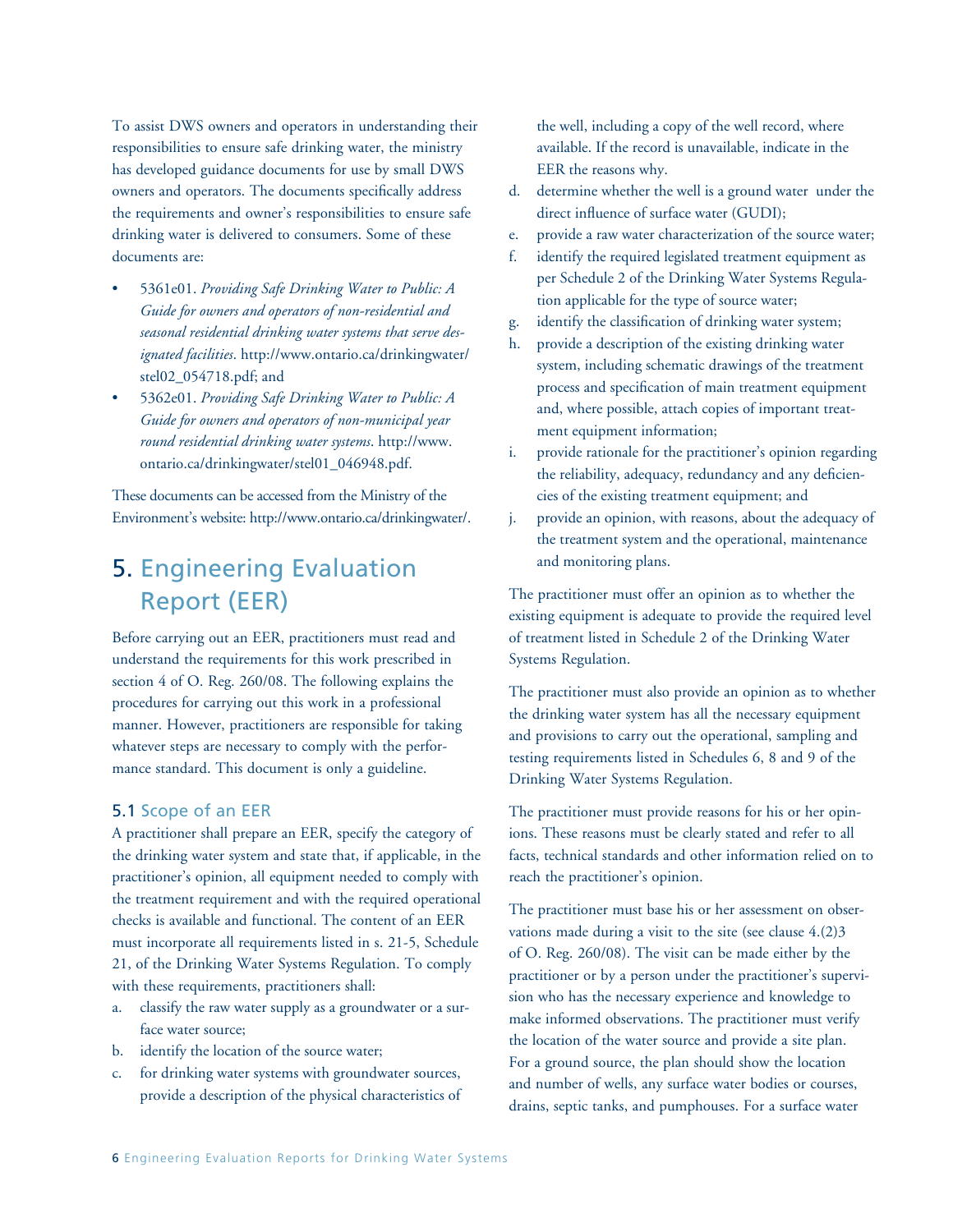source, the site plan sketch should name the source, give the approximate length of the intake pipe from shore and show the location of pumping and treatment facilities.

In addition, the practitioner must go though the on-site records and check whether the existing inspection, maintenance and replacement schedules for the equipment would provide reliable operation of the drinking water system. If the practitioner decides the existing schedule is inadequate, he or she must include in the EER a maintenance schedule that specifies the frequency of inspection, testing and replacement of all required equipment to comply with Schedules 2, 6, 8 and 9 of the Drinking Water Systems Regulation.

If, in the opinion of the practitioner, the inspected drinking water system does not meet the requirements of Schedule 21, the practitioner must notify, in writing, the owner of the non-compliant items. It is the responsibility of the owner to have the system upgraded to meet the requirements. Within 30 days of the owner completing alterations, the professional engineer must review the alterations, complete the EER and sign a declaration form. It is the owner's responsibility to contact the practitioner after the alterations have been completed.

#### 5.2 Treatment Adequacy (Schedule 2)

To determine the adequacy of treatment equipment, the practitioner must identify the water source, obtain a characterization of the raw water supply, and ascertain the level of treatment required for that water system, based on criteria given in Schedule 2 of the Drinking Water Systems Regulation.

In the absence of historic data regarding the physical, chemical and microbiological parameters of the raw water supply, the practitioner will need to obtain independent laboratory analyses to obtain the raw source water characteristics.

The practitioner must confirm and note in the EER the type of source water: well water, groundwater under the direct influence of surface water (GUDI) or surface water. Criteria are provided in section 2(2) of the Drinking Water Systems Regulation for determining whether a groundwater source should be deemed to be under the direct influence of surface water.

Once the practitioner identifies the minimum level of treatment, the practitioner must compare the equipment on site and provide an opinion, with reasons, as to whether the existing equipment can provide the required treatment. The practitioner can use the *Procedure for Disinfection of Drinking in Water in Ontario* (PIBS 4448e01), which assigns credits for various treatment processes, to determine whether the appropriate treatment process is being used.

### 5.3 Operational Check, Sampling and Testing (Schedule 6)

Treated water must be periodically checked for chlorine residual, microbiology and turbidity to ensure the drinking water system is operating properly. Schedule 6 of the Drinking Water Systems Regulation outlines the type and frequency at which the sampling checks should be performed for all types of drinking water systems under the following headings:

- frequency of sampling  $(6-1.1);$
- sample locations  $(6-2)$ ;
- microbial samples and free chlorine residual check  $(6-3)$ ;
- form of sampling  $(6-4)$ ;
- continuous monitoring (6-5);
- turbidity testing  $(6-6)$ ;
- chlorine residual testing  $(6-7)$ ;
- sample handling (6-8); and
- record keeping (6-10).

A professional engineer is required to identify the applicable requirements for the particular drinking water system and verify from the existing records whether the drinking water system owner is carrying out the required checks.

Also, a practitioner must confirm the existing, on-site equipment and procedures are adequate to sample, monitor and record the checks to fulfill the requirements in Schedule 6 of the Drinking Water Systems Regulation.

The practitioner should review the manufacturer's information and, if appropriate, conduct tests to verify the equipment fulfills the requirements. The practitioner should at least verify the appropriate equipment exists, is in working condition, and will actually perform the necessary control or monitoring tasks.

Note: A Point of Entry (POE) treatment unit does not use chlorine as one of the treatment processes. For drinking water systems where POE treatment units are installed, operational checks for chlorine residual are not required.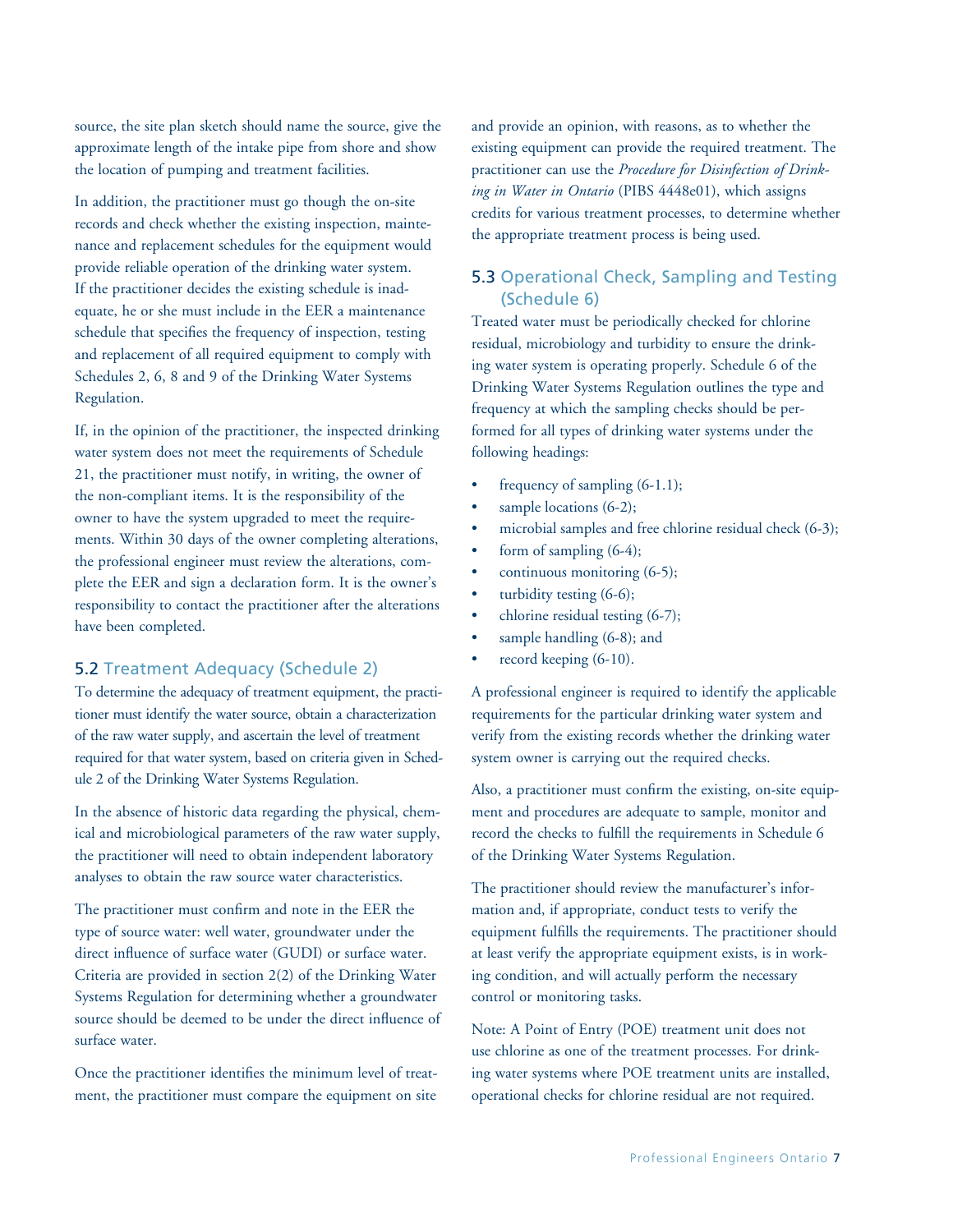Microbial samples must be taken from plumbing on a rotational basis so that a sample is taken downstream of each POE unit at least once every 24 months.

### 5.4 Maintenance and Operational Checks (Schedules 8 and 9)

Schedules 8 and 9 of the Drinking Water Systems Regulation list the required maintenance and operational checks for various drinking water systems, under the following headings:

- equipment maintenance (8-2 and 9-2);
- chlorine residual  $(8-3$  and  $9-3)$ ;
- turbidity  $(8-4$  and  $9-4)$ ; and
- testing by certified operators or water quality analysts (8-5 and 9-5).

A practitioner is required to check records and equipment and to verify the actual practice on site to assess whether the drinking water system operator has carried out the operations and maintenance check as listed in Schedules 8 and 9 of the Drinking Water Systems Regulation. In particular, the practitioner must verify that, according to the system records, the drinking water system operator has at least:

- a. carried out equipment maintenance according to a preexisting schedule prepared by a professional engineer or the manufacturer of the treatment equipment;
- b. taken residual chlorine measurements at the required frequency and locations applicable to the type of drinking water system, as specified in the regulation; and
- c. taken turbidity measurements at required frequency and locations applicable to the type of drinking water system, as specified in the regulation.

Also, the practitioner must ask the system operator who carries out the above tests to provide evidence that he or she has the qualifications described in the regulation and to document this evidence in the EER.

The Point of Entry (POE) treatment unit is designed to provide primary disinfection, but does not use chlorine or chloramination as one of the treatment processes. The POE unit is installed in individual home plumbing at or near where water from the system enters a building or other structure. The units are either owned or leased by the DWS owner.

Although home owners or occupants do not own POE treatment units, they are responsible for their operation. POE units must have an automatic shut-off feature that ensures no water is directed to users in the event the equipment malfunctions, loses power or ceases to provide the appropriate level of treatment. It is the responsibility of a DWS owner to check the units every 12 months and confirm proper functioning and recording. Therefore, for systems where POE treatment units are installed, practitioners must ensure that individual units are functioning properly by checking the records maintained by their owners and carrying out some spot checks.

### 5.5 Inspection, Maintenance and Replacement Schedule

To ensure reliable operation of a drinking water system, an EER must include a maintenance schedule, prepared by the equipment supplier or system designer, identifying such periodic activities as equipment inspection, testing and replacement of such components as filters. If a maintenance schedule has not been provided, a practitioner must prepare one and provide it in the EER. An EER should refer to the information used for determining the schedule and should identify documentation an operator will need to carry out these maintenance activities.

A practitioner must provide a list of the existing on-site equipment and verify the equipment has been maintained in compliance with an existing schedule prepared by a professional engineer or by the equipment manufacturer.

The practitioner must also ensure that the frequency at which water treatment equipment providing the required treatment and other equipment providing operational checks is inspected, maintained, calibrated and tested complies with the requirements of Schedules 6, 8 and 9 of the Drinking Water Systems Regulation.

### 5.6 Recommendations and Certification

A practitioner must include in the EER recommendations on best management practice and proposed additions or alterations to the equipment maintenance schedule to correct any noted deficiencies.

Practitioners must also complete and sign declaration form PIBS 5390e. To complete the form, a practitioner must obtain and verify all the information that must be supplied. This form must indicate the category of the drinking water system and include the ministry-issued drinking water sys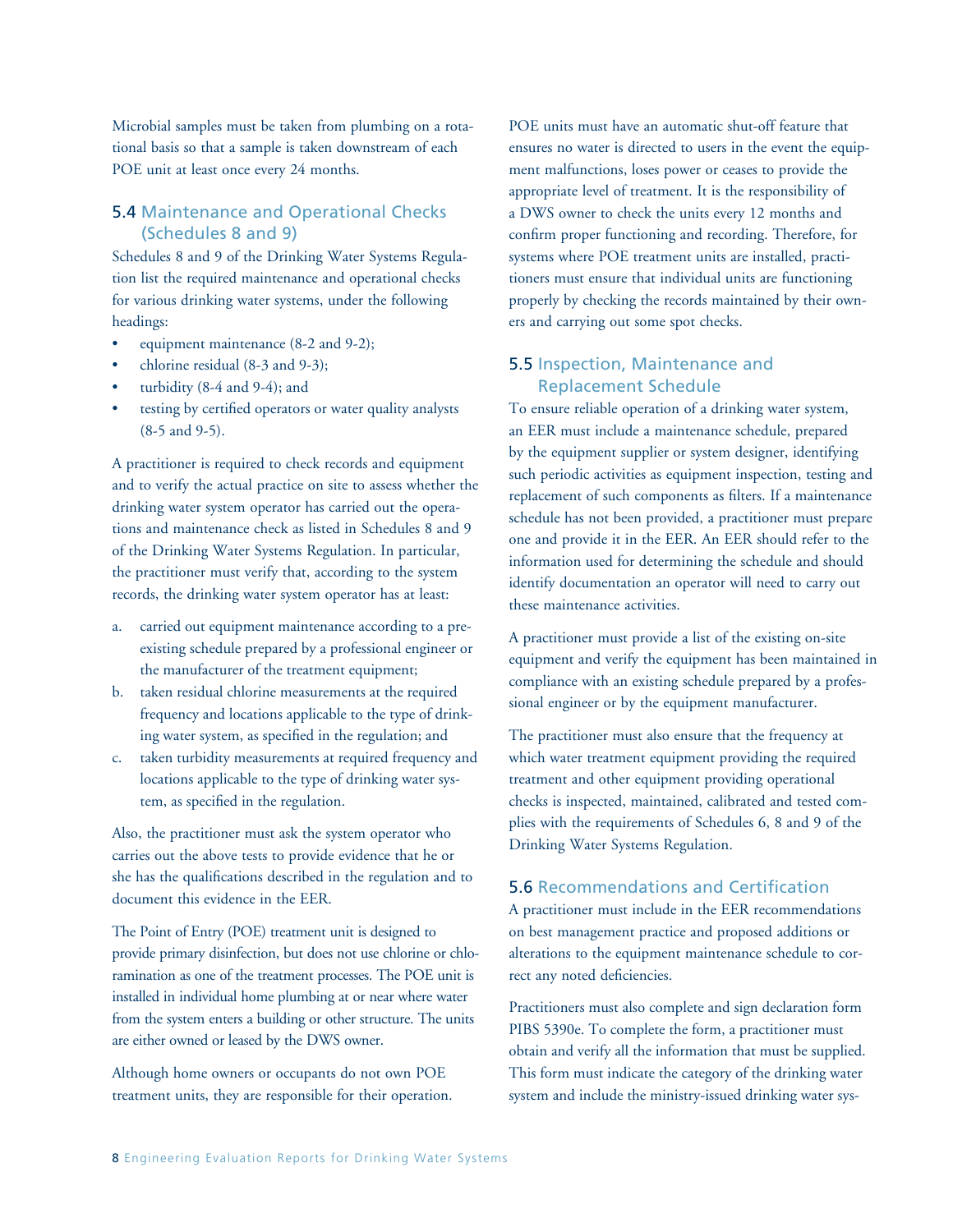tem number. This number can be obtained from the system owner. When completed, the practitioner must immediately deliver, preferably by the quickest means possible, a copy of the report and the signed declaration form to the owner of the drinking water system. The owner is responsible for serving a notice and delivering the declaration form to the director within seven days of receiving the EER.

### 6. Conceptual Guidance In Developing An EER

The Professional Engineers Ontario *Guideline on Professional Practice* provides detailed guidance on the style and other requirements for sound engineering reports and practitioners are expected to be familiar with and follow this guidance in developing an EER.

While an EER is a regulated requirement under the Drinking Water Systems Regulation, it should be noted that the EER is directed to the water system owner rather than to the Ministry of the Environment, which does not review it at the time of delivery. As such, a practitioner is providing services to a public whose understanding of the issues involved is likely less than that of the regulator, without direct regulatory oversight, and on a matter relating to safe drinking water, i.e. services that directly relate to an engineer's paramount duty to protect public welfare. In such circumstances, a higher than normal standard of due diligence might reasonably be applied.

An important element of an EER is the opinion, with reasons, on the adequacy of the treatment system and operational practices. The reasoning must be an engineering judgment founded on observed capability, applicable published guidelines or standards, and specific site and process characteristics. It is insufficient to rely on such reasoning as "the system is adequate as the water meets quality standards", or is it sufficient to provide reasoning of the "it is well known" type without verifiable citations.

In determining the adequacy of process elements, it is important to consider that process needs are subject to such fluctuations as seasonal flow variations and seasonal quality variations. A process that is adequate at average flow and with good raw water quality may be totally inadequate at peak flows or under adverse raw water conditions. Adequacy should be considered in all of these cases, rather than merely under average conditions.

The provision of oversized process components is likely to adversely affect performance and may increase initial cost, space requirements and energy use. That is, it may be a significantly less sustainable solution than the provision of process components better sized to the functional requirements of the treatment plant. Oversized equipment will run at a low percentage of capacity, which may well affect the process' ability to maintain stable control or accurate measurement of important process variables. Engineers should consider the adequacy of components for the task at hand not only in terms of whether they can meet standard or guideline performance criteria under all anticipated flow and quality conditions, but also the extent to which oversized equipment will result in design parameters that lie well outside conventional ranges.

It is likely an EER that meets the requirements of this guideline will contain significant volumes of historical, statistical and equipment data, and the commentary included in the report will be a lesser volume. In light of an EER's anticipated readership, practitioners should strive to maintain a reasonable narrative flow and to append substantiating data, thus producing more readily understood reports, rather than inserting large quantities of information into the bodies of their reports and impeding comprehension.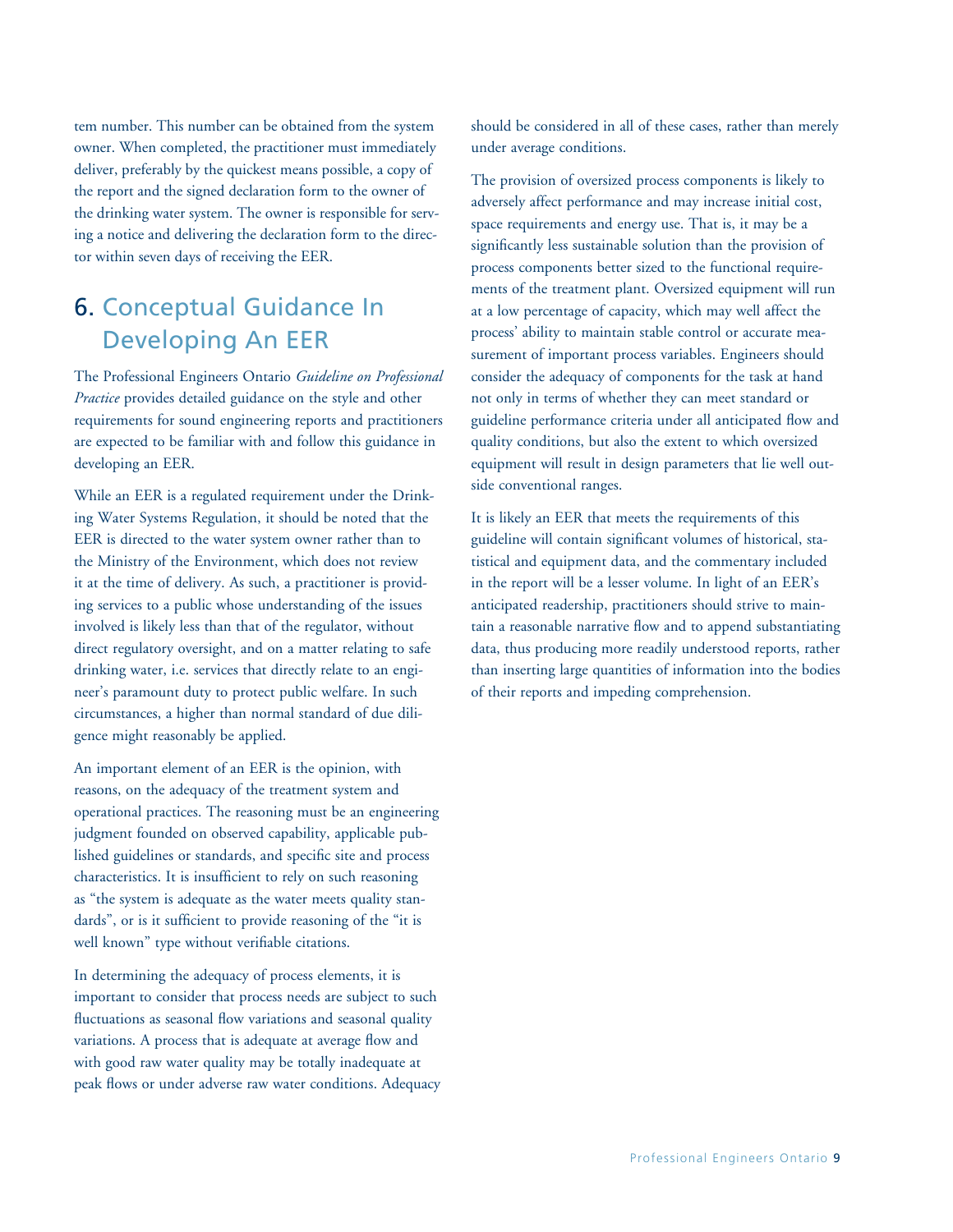# Appendix 1. Performance Standard For Engineering Evaluation Reports Under *Safe Drinking Water Act, 2002* (Drinking Water Systems)

#### 4. (1) In this section,

"available" means, in reference to a document, that it is present at or immediately accessible from the site of a drinking water system, whether in paper or electronic format;

"distribution system", "drinking water system", "raw water" and "raw water supply" have the same meaning as in the *Safe Drinking Water Act, 2002*;

"Drinking Water Systems Regulation" means Ontario Regulation 170/03 (drinking water systems) made under the *Safe Drinking Water Act, 2002*;

"operational check equipment" means equipment installed in a drinking water system, or portable equipment present at the site of a drinking water system, for the purpose of carrying out,

- (a) operational checks, sampling and testing under Schedule 6 to the Drinking Water Systems Regulation, and
- (b) the maintenance and operational checks under Schedules 8 and 9 to that regulation. O. Reg. 91/14, s. 3.
- (2) The following are prescribed as performance standards with respect to the assessment of a drinking water system and the preparation of an engineering evaluation report on a drinking water system under Schedule 21 to the Drinking Water Systems Regulation by a holder of a licence, temporary licence or limited licence:
	- 1. Subject to paragraph 17, the holder shall complete and deliver the report in a timely manner that gives the owner of the drinking water system a reasonable opportunity to meet the timing requirements set out in Schedule 21 to the Drinking Water Systems Regulation.
- 2. The holder shall ensure that the report contains all of the information that section 21-5 of Schedule 21 to the Drinking Water Systems Regulation requires in order for the report to comply with that section.
- 3. The information and opinions that the holder provides in the report shall be based on observations made during one or more visits to the drinking water system by the holder or by a person under his or her supervision, and the holder shall include in the report,
	- i. the date of every visit to the drinking water system for the purposes of preparing the report by the holder or by a person under his or her supervision,
	- ii. in each case, the name of the person who visited the drinking water system, and
	- iii. in the case of a visit by a person under the holder's supervision, the person's title and relationship to the holder.
- 4. The holder shall determine and identify the location of the raw water supply for the drinking water system and shall provide as part of the report,
	- i. an indication as to whether the source of the raw water supply is ground water, surface water, or a combination of the two,
	- ii. a site plan showing,
		- A. the boundary of the drinking water system, any significant topographic features within those boundaries, and an indication of site grading that may impact on the source of the raw water supply,
		- B. the location of all parts of the drinking water system used for the collection, storage and treatment of raw water, and
		- C. the distribution system used for distributing treated water to users of the drinking water system, and
	- iii. the information described in paragraph 5 or 6 or both, as the circumstances require.
- 5. If any part of the source of the raw water supply is ground water, the holder shall,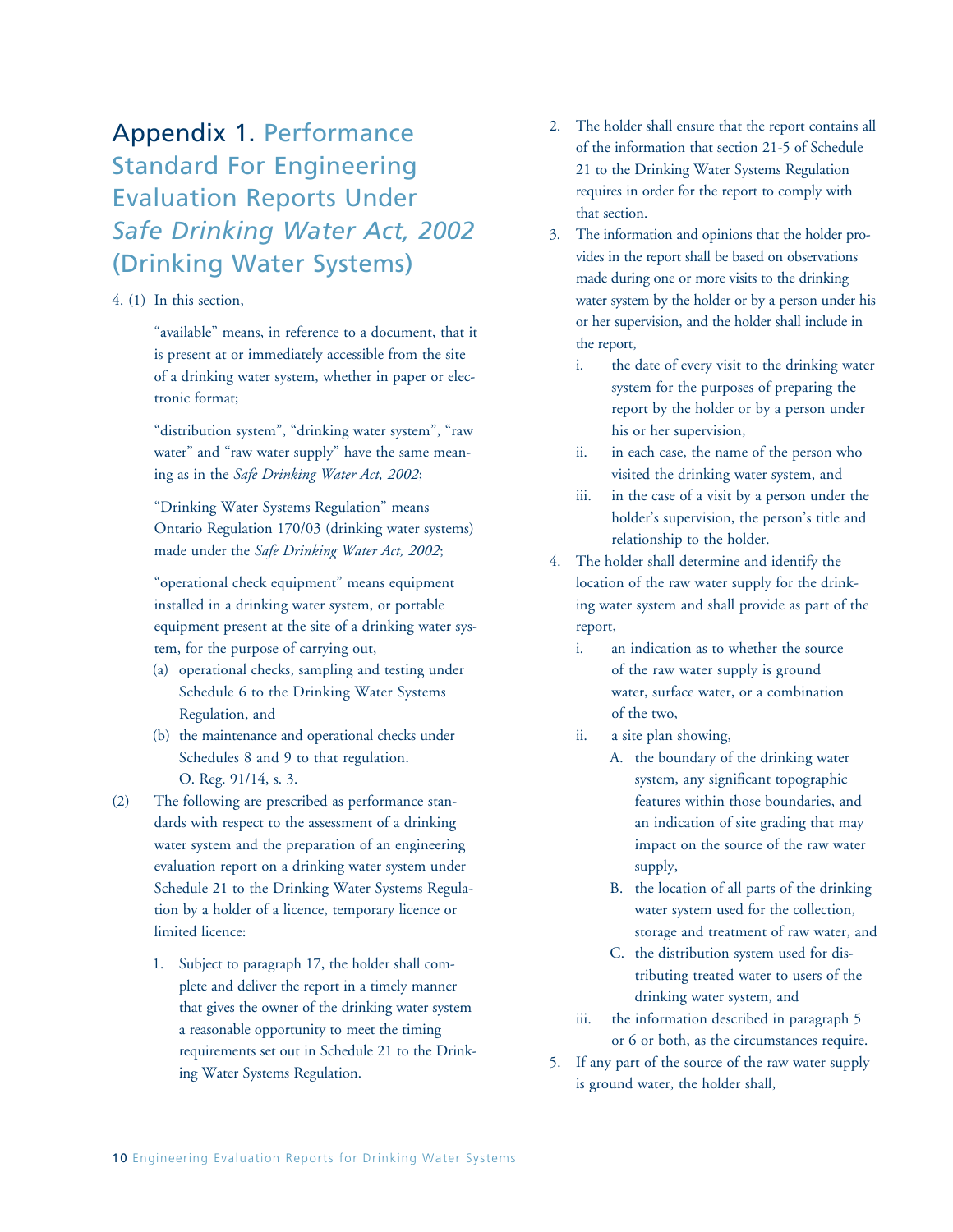- i. include in the site plan the location of any wells that form part of the drinking water system and the location of any known water courses, drains, septic tanks, tile fields and any other structures that may affect the quality of the well water, and
- ii. a description of the physical characteristics of each well that forms part of the drinking water system including, if available, a copy of the well record, and an indication of whether any of the wells obtains water from a raw water supply that was determined for the purposes of section 2 of the Drinking Water Systems Regulation to be ground water that is under the direct influence of surface water.
- 6. If any part of the source of the raw water supply is surface water, the holder shall state the name of the surface water body.
- 7. The holder shall provide in the report a description of the drinking water system, which shall include, at a minimum,
	- i. an estimate of the number of persons served by the drinking water system,
	- ii. a schematic diagram of any treatment process used in the drinking water system for the purpose of meeting the requirements of Schedule 2 to the Drinking Water Systems Regulation, and
	- iii. a list of all water treatment equipment and operational check equipment installed in the drinking water system.
- 8. The opinion that the holder provides for the purposes of subclause 21-5 (b)(i) of Schedule 21 to the Drinking Water Systems Regulation respecting whether all equipment required in order to ensure compliance with Schedule 2 to that regulation is being provided, shall be with respect to all expected flow conditions and quality variations.
- 9. In addition to the opinions required to be included in the report by section 21-5 of Schedule 21 to the Drinking Water Systems Regulation, the holder shall provide in the report his or her opinion regarding,
- i. the reliability of the water treatment equipment and operational check equipment listed under subparagraph 7 iii and whether there are any redundancies in or observable problems with it, and
- ii. the operating conditions that must be maintained for the water treatment equipment listed under subparagraph 7 iii in order to ensure that the requirements of Schedule 2 to the Drinking Water Systems Regulation are met.
- 10. The holder shall,
	- i. list in the report all equipment installed or used at the drinking water system, including water treatment equipment and operational check equipment listed under subparagraph 7 iii, that requires periodic maintenance, and
	- ii. review the relevant maintenance records and maintenance schedules that are available for the equipment listed under subparagraph i, and give his or her opinion as to,
		- A. whether the equipment has been inspected, tested, replaced and calibrated at the frequency recommended by the equipment manufacturer,
		- B. if the equipment manufacturer does not recommend a maintenance schedule, whether the existing maintenance schedule for inspection, testing, replacement and calibration of the equipment would provide for reliable operation of the drinking water system, and
		- C. whether the equipment is being inspected, tested, replaced and calibrated so that the drinking water system is in compliance with the applicable requirements set out in Schedules 2, 6, 8 and 9 to the Drinking Water Systems Regulation.
- 11. The holder shall provide reasons for the opinions required to be provided by paragraphs 8, 9 and 10, along with the technical and other information he or she relied on in reaching those opinions.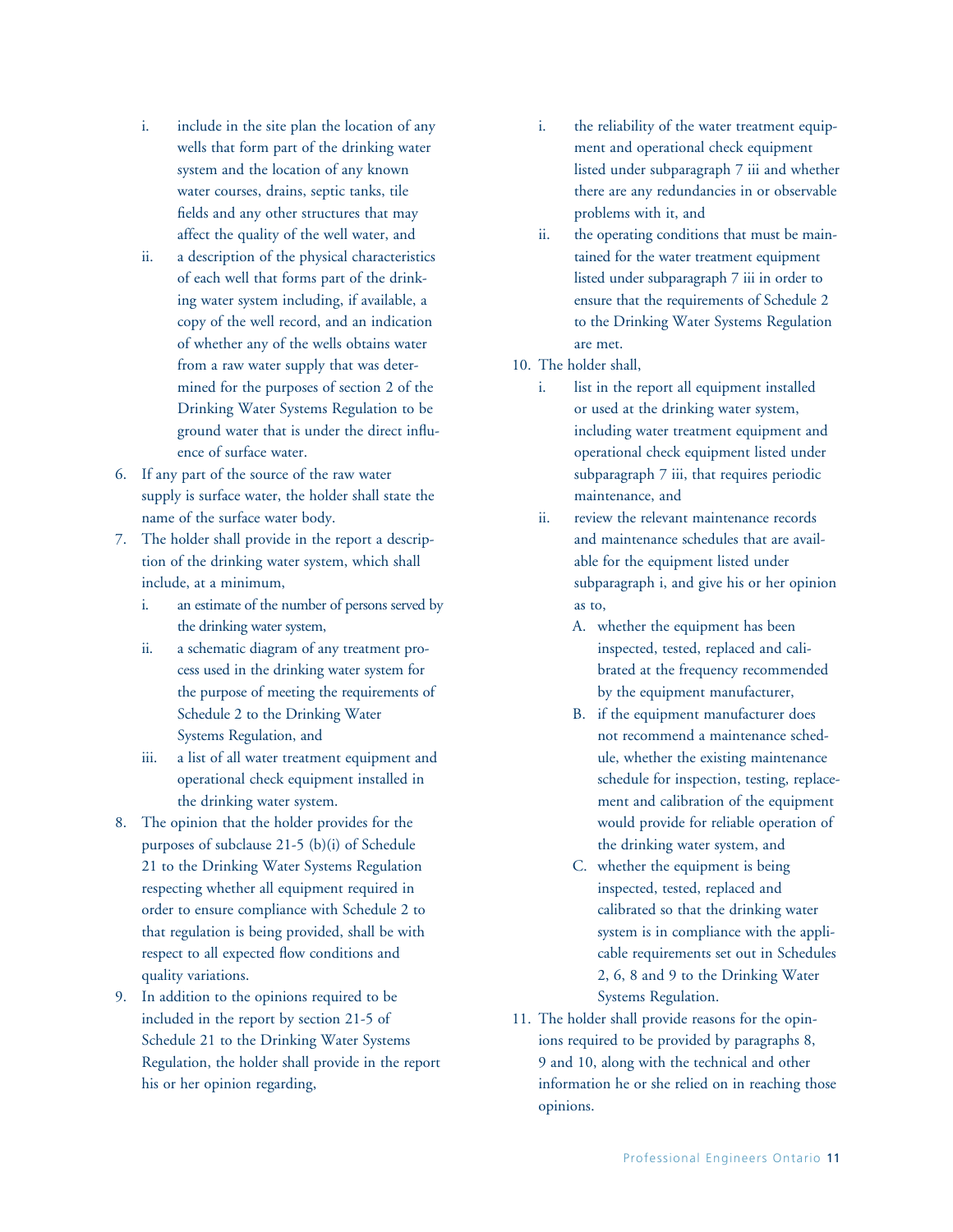- 12. The holder shall attach to the report,
	- i. a list of all available manuals and similar information relevant to the operation and maintenance of the water treatment equipment and operational check equipment listed under subparagraph 10 i, and
	- ii. a list of the water treatment equipment and operational check equipment listed under that subparagraph for which such manuals or information are not available.
- 13. In preparing the maintenance schedule referred to under clause 21-5 (d) of Schedule 21 to the Drinking Water Systems Regulation, the holder shall, subject to paragraph 14, base the maintenance schedule on the applicable maintenance schedules contained in the manuals and information referred to in subparagraph 12 i.
- 14. If a maintenance schedule for a piece of equipment is not available, or if the holder is of the opinion that the available maintenance schedule would not provide for the reliable operation of the drinking water system or ensure compliance with the applicable requirements of Schedules 2, 6, 8 and 9 to the Drinking Water Systems Regulation, the holder shall develop a maintenance schedule for the equipment that would, if followed, provide for such operation and compliance.
- 15. If the holder determines that water treatment equipment or operational check equipment at a drinking water system may be bypassed, or discovers any other problem with the drinking water system that, in his or her opinion, may lead to improperly treated water being delivered to users of the drinking water system but does not constitute a failure to comply with Schedule 2, 6, 8 or 9 to the Drinking Water Systems Regulation, he or she shall include in the report a description of the problem, together with recommendations that would rectify the problem or mitigate risks associated with it.
- 16. If at any time during the assessment of the drinking water system or the preparation of the report the holder determines that the drinking water system does not comply with a requirement in Schedule 2, 6, 8 or 9 to the Drinking Water

Systems Regulation and that the lack of compliance may lead to improperly treated water being delivered to users of the drinking water system, he or she shall immediately inform the owner of the drinking water system in writing of the fact, identifying those provisions of the Drinking Water Systems Regulation with which the drinking water system does not comply and the problems that need to be resolved, and recommending changes that would bring the drinking water system into compliance.

- 17. If the holder makes the determination described in paragraph 16, the holder shall not complete the report, subject to paragraph 18.
- 18. If the owner of the drinking water system notifies the holder in writing that the changes recommended under paragraph 16 have been made, the holder shall review the changes, and if, in the holder's opinion, the altered drinking water system is in compliance with Schedules 2, 6, 8 and 9 to the Drinking Water Systems Regulation, the holder shall complete the report.
- 19. On completing a report, the holder shall promptly sign and give to the owner of the drinking water system a declaration, in the form provided for the purpose by the Ministry of the Environment, containing the opinion of the holder that is required to be provided for the purposes of clause 21-5 (b) of Schedule 21 to the Drinking Water Systems Regulation. O. Reg. 91/14, s. 3.

Source: Ontario Regulation 260/08, Performance Standards, made under the *Professional Engineers Act*, R.S.O. 1990, Chapter P. 28.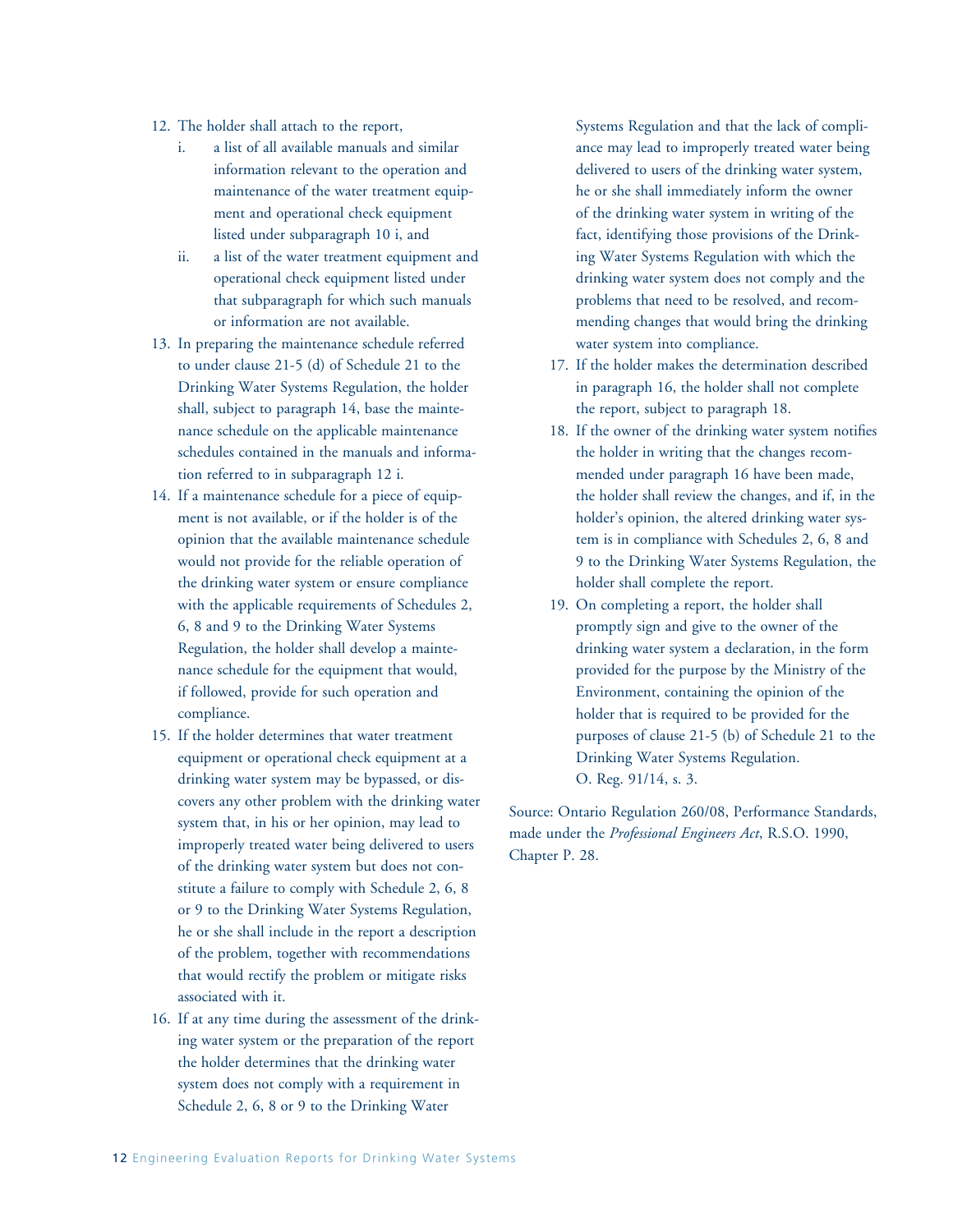# Appendix 2. Amendment and Revision Submission Form

Guideline:

Statement of proposed amendment or revision:

Reason:

Submitted by: \_\_\_\_\_\_\_\_\_\_\_\_\_\_\_\_\_\_\_\_\_\_\_\_\_\_\_\_\_\_\_\_\_\_\_\_\_\_\_\_\_\_\_\_\_\_\_\_\_\_ Date: \_\_\_\_\_\_\_\_\_\_\_\_\_\_\_\_\_\_\_\_\_\_\_\_\_\_\_\_\_\_\_

| Mail:      | Professional Engineers Ontario       |
|------------|--------------------------------------|
|            | 101-40 Sheppard Avenue West          |
|            | Toronto ON M2N 6K9                   |
| Attention: | Standards and Guidelines Coordinator |
| Fax:       | $(416)$ 224-1579 or $(800)$ 268-0496 |
| Email:     | practice-standards@peo.on.ca         |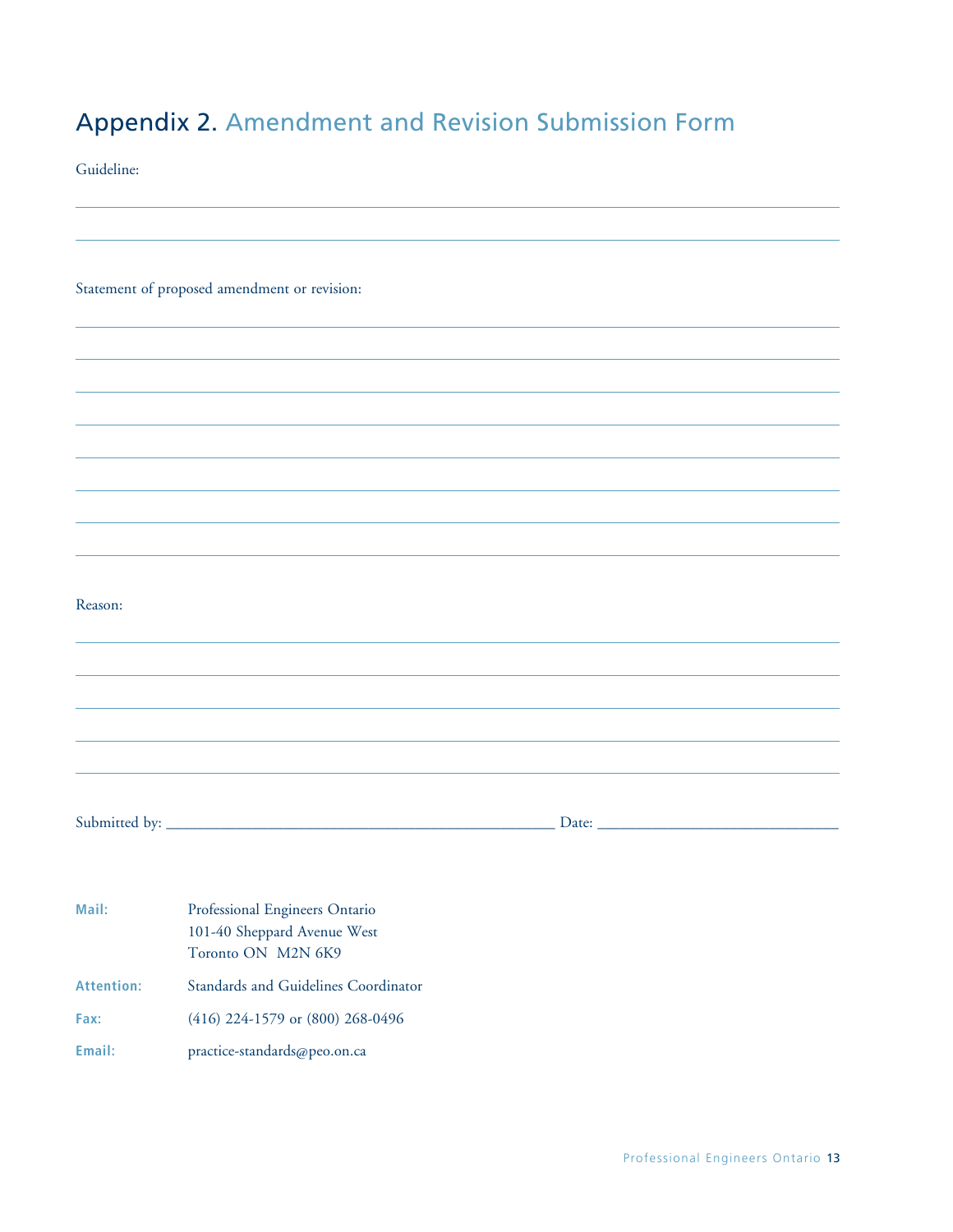### Appendix 3. PEO Professional Practice Guidelines

- 1. Acoustical Engineering Services in Land-Use Planning (1998)
- 2. Acting as Contract Employees (2001)
- 3. Acting as Independent Contractors (2001)
- 4. Acting Under the Drainage Act (1988)
- 5. Building Projects Using Manufacturer-Designed Systems & Components (1999)
- 6. Commissioning Work in Buildings (1992)
- 7. Communications Services (1993)
- 8. Conducting a Practice Review (2014)
- 9. Developing Software for Safety Critical Engineering Applications (2013)
- 10. Engineering Evaluation Reports for Drinking Water Systems (2014)
- 11. Engineering Services to Municipalities (1986)
- 12. Environmental Site Assessment, Remediation and Management (1996)
- 13. General Review of Construction as Required by the Ontario Building Code (2008)
- 14. Geotechnical Engineering Services (1993)
- 15. Human Rights in Professional Practice (2009)
- 16. Land Development/Redevelopment Engineering Services (1994)
- 17. Mechanical and Electrical Engineering Services in Buildings (1997)
- 18. Professional Engineer as an Expert Witness (2011)
- 19. Professional Engineering Practice (2012)
- 20. Project Management Services (1991)
- 21. Reports for Pre-Start Health and Safety Reviews (2001)
- 22. Reports on Mineral Properties (2002)
- 23. Reviewing Work Prepared by Another Professional Engineer (2011)
- 24. Roads, Bridges and Associated Facilities (1995)
- 25. Selection of Engineering Services (1998)
- 26. Services for Demolition of Buildings and Other Structures (2011)
- 27. Solid Waste Management (1993)
- 28. Structural Engineering Services in Buildings (1995)
- 29. Temporary Works (1993)
- 30. Transportation and Traffic Engineering (1994)
- 31. Use of Agreements between Client and Engineer for Professional Engineering Services (including sample agreement) (2000)
- 32. Use of Computer Software Tools Affecting Public Safety or Welfare (1993)
- 33. Use of the Professional Engineer's Seal (2008)
- 34. Using Software-Based Engineering Tools (2011)

#### Performance Standards

- 1. Design of Certain Buildings (2014)
- 2. General Review of Construction of a Building (2008)
- 3. General Review of Demolition and Demolition Plans (2008)
- 4. Engineering Evaluation Reports under *Safe Drinking Water Act, 2002* (Drinking Water Systems) (2014)
- 5. Environmental Site Assessment Reports (2014)